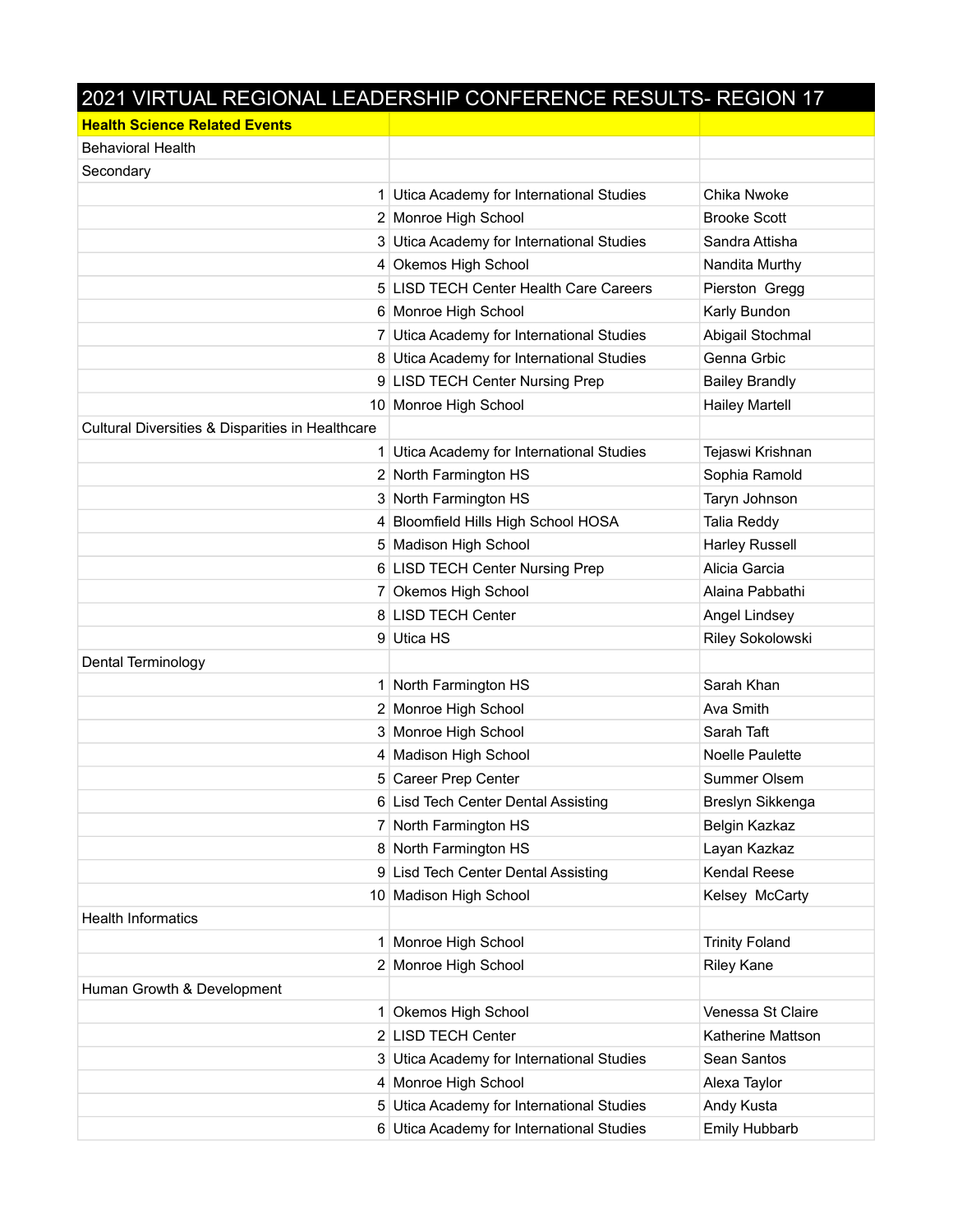|                               | 7 Okemos High School                      | Mariam Aboujrad      |
|-------------------------------|-------------------------------------------|----------------------|
|                               | 8 Utica HS                                | Drew Sanchez         |
|                               | 9 LISD TECH Center Health Care Careers    | Brooklyn O'Brien     |
|                               | 10 Utica HS                               | Alison Zakens        |
| <b>Medical Law and Ethics</b> |                                           |                      |
|                               | 1 North Farmington HS                     | Jordan Manela        |
|                               | 2 LISD TECH Center Health Care Careers    | Lauren Hill          |
|                               | 3 Madison High School                     | Alayna Wagner        |
|                               | 4 Okemos High School                      | Debora Egbendewe     |
|                               | 5 Career Prep Center                      | Nadeen Qoda          |
|                               | 6 LISD TECH Center                        | Zoe Burciaga         |
|                               | 7 Okemos High School                      | Aashni Jagan         |
| <b>Medical Math</b>           |                                           |                      |
|                               | 1 North Farmington HS                     | Nimah Nadeem         |
|                               | 2 Utica Academy for International Studies | Alex Buzdugan        |
|                               | 3 Utica HS                                | Om Bidja             |
|                               | 4 Utica HS                                | Isabella Carlson     |
|                               | 5 Utica HS                                | Jackson Lawson       |
|                               | 6 LISD TECH Center Exercise Science       | Jessica Lauffer      |
| <b>Medical Reading</b>        |                                           |                      |
|                               | 1 North Farmington HS                     | Jonathan Manela      |
|                               | 2 North Farmington HS                     | Nikhil Desai         |
|                               | 3 North Farmington HS                     | Shamon Gajraj        |
|                               | 4 Lisd Tech Center Dental Assisting       | Ryan Boast           |
|                               | 5 LISD TECH Center Nursing Prep           | Olivia LaRatta       |
|                               | 6 Lisd Tech Center Dental Assisting       | Emma Smith           |
| <b>Medical Spelling</b>       |                                           |                      |
|                               | 1 LISD TECH Center Health Care Careers    | <b>Haley Wallace</b> |
|                               | 2 Utica Academy for International Studies | Brendan Pawlicki     |
|                               | 3 Bloomfield Hills High School HOSA       | Rishi Chada          |
| <b>Medical Terminology</b>    |                                           |                      |
|                               | 1 Madison High School                     | Matson Garza         |
|                               | 2 Okemos High School                      | Bryan Joa            |
|                               | 3 Okemos High School                      | Miu Ikegami          |
|                               | 4 LISD TECH Center Nursing Prep           | Kaelyn Wetherby      |
|                               | 5 North Farmington HS                     | Aashnaa Singh        |
|                               | 6 North Farmington HS                     | Chloe Kopnick        |
|                               | 7 LISD TECH Center Health Care Careers    | Jillian Rudnicki     |
|                               | 8 LISD TECH Center Nursing Prep           | Kylie Balent         |
|                               | 9 North Farmington HS                     | Salem Wang           |
|                               | 10 Utica HS                               | Mackenzie Saez       |
| Nutrition                     |                                           |                      |
|                               | 1 Monroe High School                      | Michelle Gallegos    |
|                               | 2 Monroe High School                      | Gabriella Wood       |
|                               | 3 LISD TECH Center Exercise Science       | Grace Slusarski      |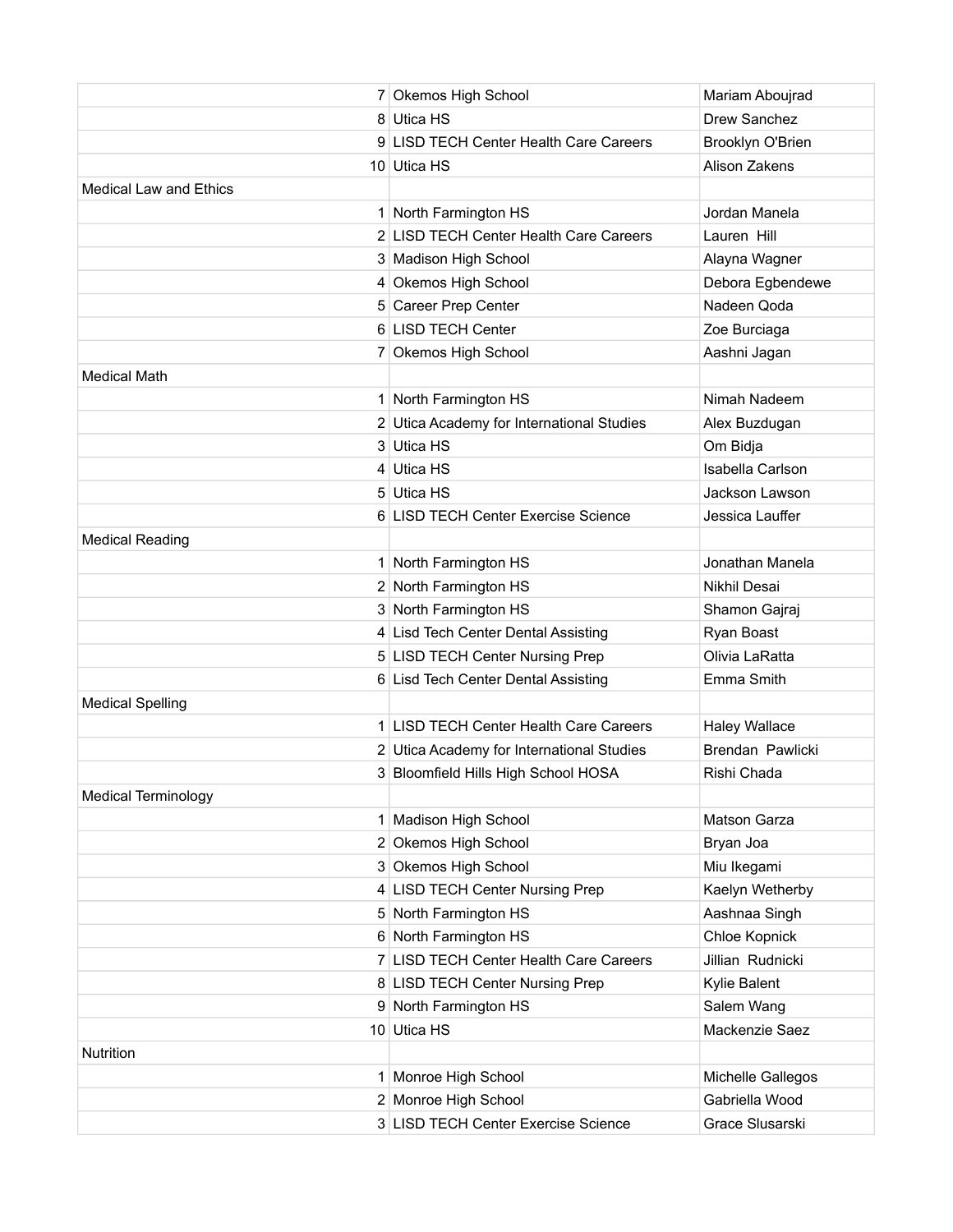|                                      | 4 LISD TECH Center Exercise Science       | Ashley Chinavare         |
|--------------------------------------|-------------------------------------------|--------------------------|
|                                      | 5 LISD TECH Center Health Care Careers    | Oceananna Miller         |
|                                      | 6 LISD TECH Center Exercise Science       | <b>Riley Buckmaster</b>  |
|                                      | 7 Madison High School                     | Jillian Kendrick         |
|                                      | 8 LISD TECH Center Exercise Science       | <b>Skyler Mitchell</b>   |
|                                      | 9 Utica HS                                | Jordyn Peterson          |
|                                      | 10 Career Prep-FHP                        | Jana Daher               |
| Pathophysiology                      |                                           |                          |
|                                      | 1 Okemos High School                      | Andrew Xi                |
|                                      | 2 North Farmington HS                     | Tejaswini Sivalokanathan |
|                                      | 3 LISD TECH Center Health Care Careers    | <b>Teresa Sines</b>      |
|                                      | 4 Okemos High School                      | Laile Zadran             |
|                                      | 5 Utica Academy for International Studies | Melissa Jakupovic        |
|                                      | 6 Monroe High School                      | Gracelynn Drake          |
|                                      | 7 Monroe High School                      | <b>Ashley Shank</b>      |
|                                      | 8 Monroe High School                      | Nina Thomas              |
|                                      | 9 LISD TECH Center Nursing Prep           | <b>Madison Stubli</b>    |
|                                      | 10 Madison High School                    | Hannah Kendrick          |
| Pharmacology                         |                                           |                          |
|                                      | 1 Okemos High School                      | Arnalda Zhao             |
|                                      | 2 Utica Academy for International Studies | Jadelena Truong          |
|                                      | 3 Monroe High School                      | Allyson Sabbadini        |
|                                      | 4 Okemos High School                      | Qian Yun Zhang           |
|                                      | 5 Career Prep-FHP                         | Autumn Langham           |
|                                      | 6 North Farmington HS                     | Keval Shah               |
|                                      | 7 Career Prep-FHP                         | Robert Kina              |
|                                      | 8 LISD TECH Center Health Care Careers    | Ofelia Hernandez         |
|                                      | 9 Utica HS                                | Andrew Yousif            |
| <b>Health Professions Events</b>     |                                           |                          |
| <b>Biomedical Laboratory Science</b> |                                           |                          |
|                                      | 1 Utica Academy for International Studies | Kristina Dushaj          |
|                                      | 2 Career Prep Center                      | Noorhan Abdulridha       |
|                                      | 3 Okemos High School                      | Lucy Candeub             |
| <b>Clinical Nursing</b>              |                                           |                          |
|                                      | 1 Career Prep Center                      | <b>Mariam Alatto</b>     |
|                                      | 2 Career Prep-FHP                         | Sadia Begum              |
|                                      | 3 Career Prep-FHP                         | Olivia Rzedzian          |
|                                      | 4 LISD TECH Center Nursing Prep           | Alex Trevino             |
| <b>Clinical Specialty</b>            |                                           |                          |
|                                      | 1 Okemos High School                      | Grace Phan               |
|                                      | 2 LISD TECH Center Health Care Careers    | Elise Kruse              |
| <b>Dental Science</b>                |                                           |                          |
|                                      | 1 Lisd Tech Center Dental Assisting       | <b>Kennedy Ross</b>      |
|                                      | 2 Lisd Tech Center Dental Assisting       | Abby Weber               |
|                                      | 3 Lisd Tech Center Dental Assisting       | Kamryn Ross              |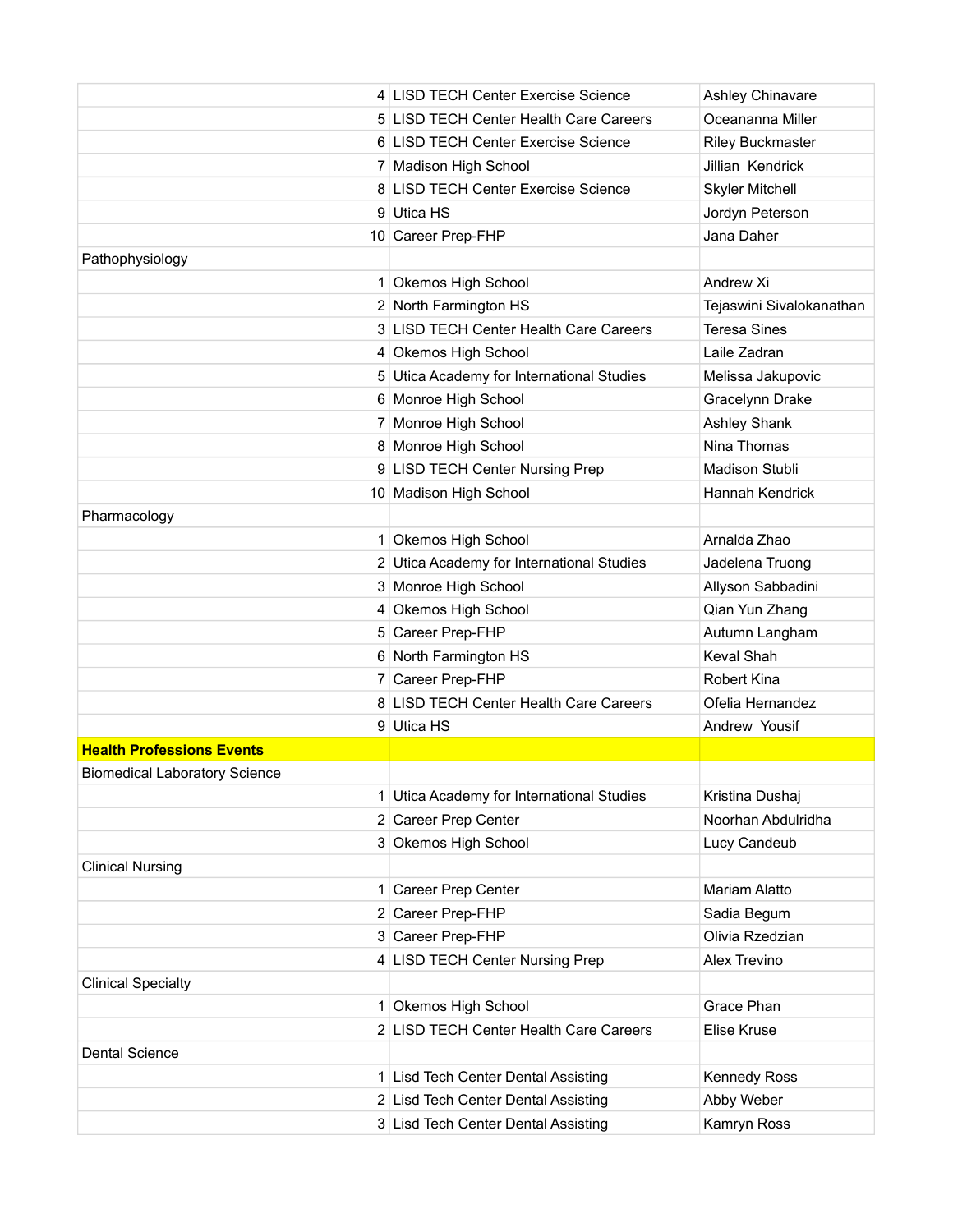|                          | 4 Lisd Tech Center Dental Assisting    | Emma Adams               |
|--------------------------|----------------------------------------|--------------------------|
|                          | 5 Lisd Tech Center Dental Assisting    | <b>Mallory Palpant</b>   |
|                          | 6 Lisd Tech Center Dental Assisting    | <b>Tristen Cole</b>      |
|                          | 7 Lisd Tech Center Dental Assisting    | Kylie Spaulding          |
|                          | 8 Lisd Tech Center Dental Assisting    | <b>Bradie Underwood</b>  |
|                          | 9 Career Prep Center                   | Elizabeth Tymoszek       |
|                          | 10 Career Prep Center                  | Maya Saeed               |
| Home Health Aide         |                                        |                          |
|                          | 1 LISD TECH Center Nursing Prep        | Alexah Omeaux            |
|                          | 2 LISD TECH Center Nursing Prep        | Kacie Wright             |
|                          | 3 LISD TECH Center                     | Kaitlyn Santiago         |
|                          | 4 Lapeer Ed. Tech                      | Aleah Hayes              |
|                          | 5 Lapeer Ed. Tech                      | <b>Alison Nowak</b>      |
|                          | 6 LISD TECH Center                     | Mackenzie Cain           |
|                          | 7 LISD TECH Center Health Care Careers | Katlyn Price-Broderick   |
|                          | 8 LISD TECH Center                     | <b>Madaline Prichard</b> |
|                          | 9 Career Prep-FHP                      | Natalia Messina          |
| <b>Medical Assisting</b> |                                        |                          |
|                          | 1 Utica HS                             | Gabriella Jarbo          |
|                          | 2 Lapeer Ed. Tech                      | <b>Emely Rivera</b>      |
|                          | 3 LISD TECH Center Health Care Careers | Danielle Vallejo         |
|                          | 4 Career Prep-FHP                      | Mira Hanna               |
|                          | 5 Career Prep-FHP                      | Meghan Gill              |
|                          | 6 Career Prep-FHP                      | Abigail Chang            |
|                          | 7 Career Prep-FHP                      | Sali Polus               |
|                          | 8 Career Prep-FHP                      | Leah Vang                |
|                          | 9 Career Prep-FHP                      | Gracie Piper             |
|                          | 10 Career Prep-FHP                     | Karissa McNabb           |
| <b>Nursing Assisting</b> |                                        |                          |
|                          | 1 LISD TECH Center Nursing Prep        | Emily Rothman            |
|                          | 2 Career Prep-FHP                      | Jenna Abro               |
|                          | 3 Career Prep Center                   | Samia Samad              |
|                          | 4 LISD TECH Center Nursing Prep        | Olivia McClelland        |
|                          | 5 LISD TECH Center Nursing Prep        | <b>Braylon Stover</b>    |
|                          | 6 Utica HS                             | Gabriella Milicaj        |
|                          | 7 LISD TECH Center Nursing Prep        | <b>Libby Rorick</b>      |
|                          | 8 Career Prep-FHP                      | Milana Bnyamin           |
|                          | 9 LISD TECH Center Nursing Prep        | <b>Haley Clark</b>       |
|                          | 10 Career Prep-FHP                     | Giovannina Carra         |
| <b>Personal Care</b>     |                                        |                          |
|                          | 1 Lapeer Ed. Tech                      | Kaitlin Wagoner          |
|                          | 2 LISD TECH Center                     | <b>Haley Schieb</b>      |
|                          | 3 Career Prep-FHP                      | Alayah Anderson          |
|                          | 4 Career Prep-FHP                      | Michael Dolunt           |
| <b>Pharmacy Science</b>  |                                        |                          |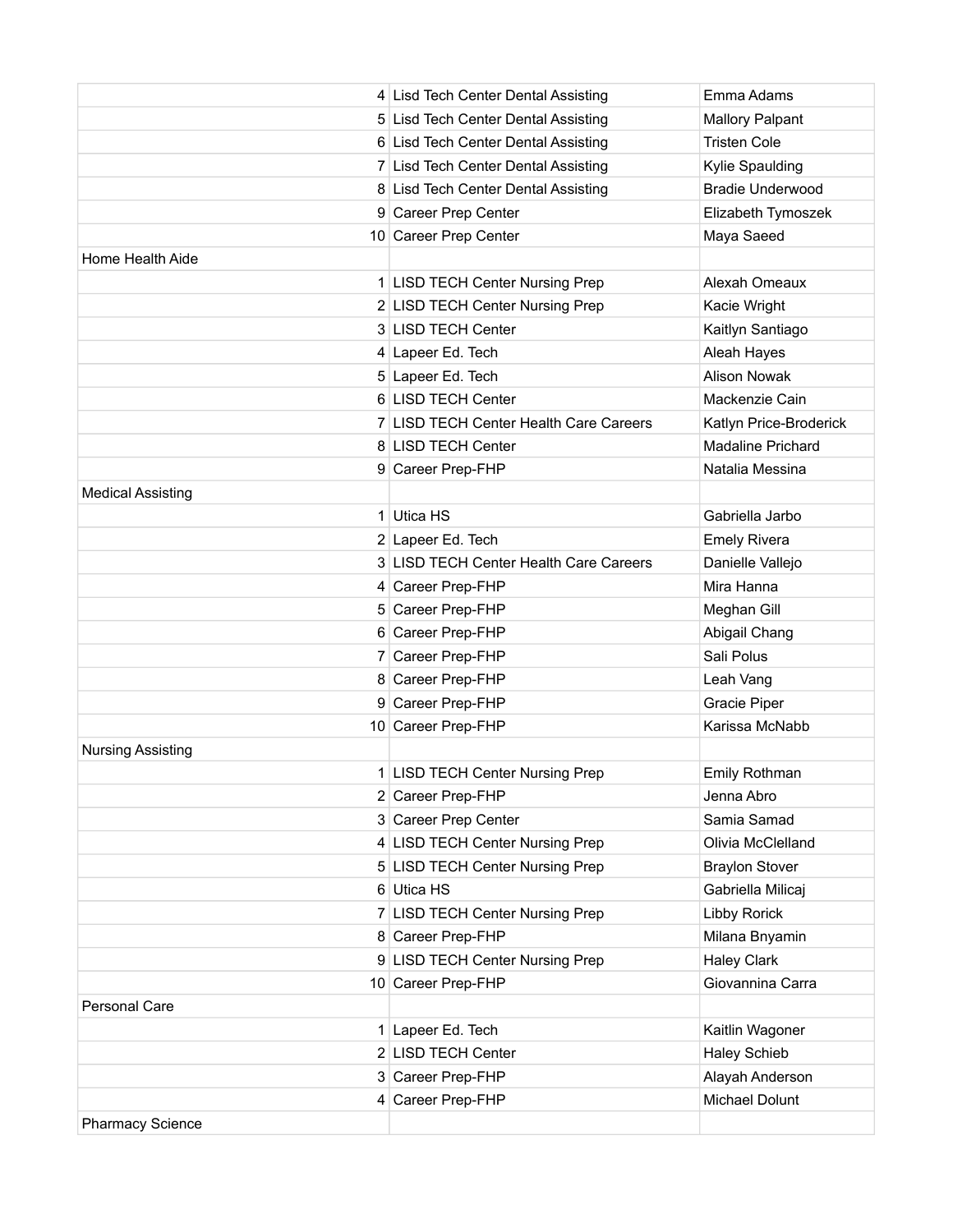|                                      | 1 Career Prep-FHP                           | Jandark Isho            |
|--------------------------------------|---------------------------------------------|-------------------------|
| <b>Physical Therapy</b>              |                                             |                         |
|                                      | 1 LISD TECH Center Exercise Science         | Carolana Torres         |
|                                      | 2 Utica HS                                  | Alexa Thompson          |
|                                      | 3 Utica HS                                  | Lilly Ziad              |
|                                      | 4 Utica HS                                  | Natalie VanHeusden      |
|                                      | 5 LISD TECH Center Exercise Science         | DeAnna Flores           |
|                                      | 6 Utica HS                                  | Gabby VanSimaeys        |
|                                      | 7 Utica HS                                  | Olivia Czapski          |
|                                      | 8 LISD TECH Center Exercise Science         | Meghan Thacker          |
|                                      | 9 LISD TECH Center Health Care Careers      | <b>Isabel Griffith</b>  |
|                                      | 10 LISD TECH Center Exercise Science        | Logan Loudermilk        |
| Sports Medicine                      |                                             |                         |
|                                      | 1 LISD TECH Center Exercise Science         | <b>Emily Peterson</b>   |
|                                      | 2 Utica HS                                  | Kylie Tomatti           |
|                                      | 3 Utica HS                                  | Megan Kaszubski         |
|                                      | 4 Madison High School                       | Mya Solis               |
|                                      | 5 LISD TECH Center Health Care Careers      | Keely Hinzman           |
|                                      | 6 LISD TECH Center Exercise Science         | Elijah Stachowske       |
|                                      | 7 Utica Academy for International Studies   | Ava Rawley              |
|                                      | 8 LISD TECH Center Exercise Science         | Emma Gregg              |
|                                      | 9 Career Prep-FHP                           | Hunter Stein            |
|                                      | 10 Utica HS                                 | Natalie Jock            |
| Veterinary Science                   |                                             |                         |
|                                      | 1 Madison High School                       | Shayla Rivera           |
|                                      | 2 Utica HS                                  | Alexandra Massey        |
|                                      | 3 Career Prep-FHP                           | Chloe Schuirmann        |
|                                      | 4 Career Prep-FHP                           | <b>Katarina Chivers</b> |
|                                      | 5 LISD TECH Center Health Care Careers      | Taylor Jones            |
|                                      | 6 Career Prep-FHP                           | Abigail Schuirmann      |
|                                      | 7 LISD TECH Center Health Care Careers      | Carolyn Micallef        |
|                                      | 8 Career Prep-FHP                           | Sierra MOnaco           |
|                                      | 9 Career Prep Center                        | Kaydi LaVigne           |
| <b>Emergency Preparedness Events</b> |                                             |                         |
| <b>CPR/First Aid</b>                 |                                             |                         |
| 1 <sup>1</sup>                       | Utica HS                                    | Eva Troyanovich         |
| 1                                    | Utica HS                                    | Caroline Bernardi       |
|                                      | 2 Utica HS                                  | <b>Thomas Sleiman</b>   |
|                                      | 2 Utica HS                                  | Alec Demas              |
|                                      | 3 Oakland SchoolsTechnical Campus Northeast | <b>Francis Turner</b>   |
|                                      | 3 Oakland SchoolsTechnical Campus Northeast | Alivia Ruwart           |
|                                      | 4 Utica HS                                  | Karson Hanson           |
|                                      | 4 Utica HS                                  | Kiera Curran            |
|                                      | 5 Utica HS                                  | Sophia Wenzel           |
|                                      | 5 Utica HS                                  | Isabel Lee              |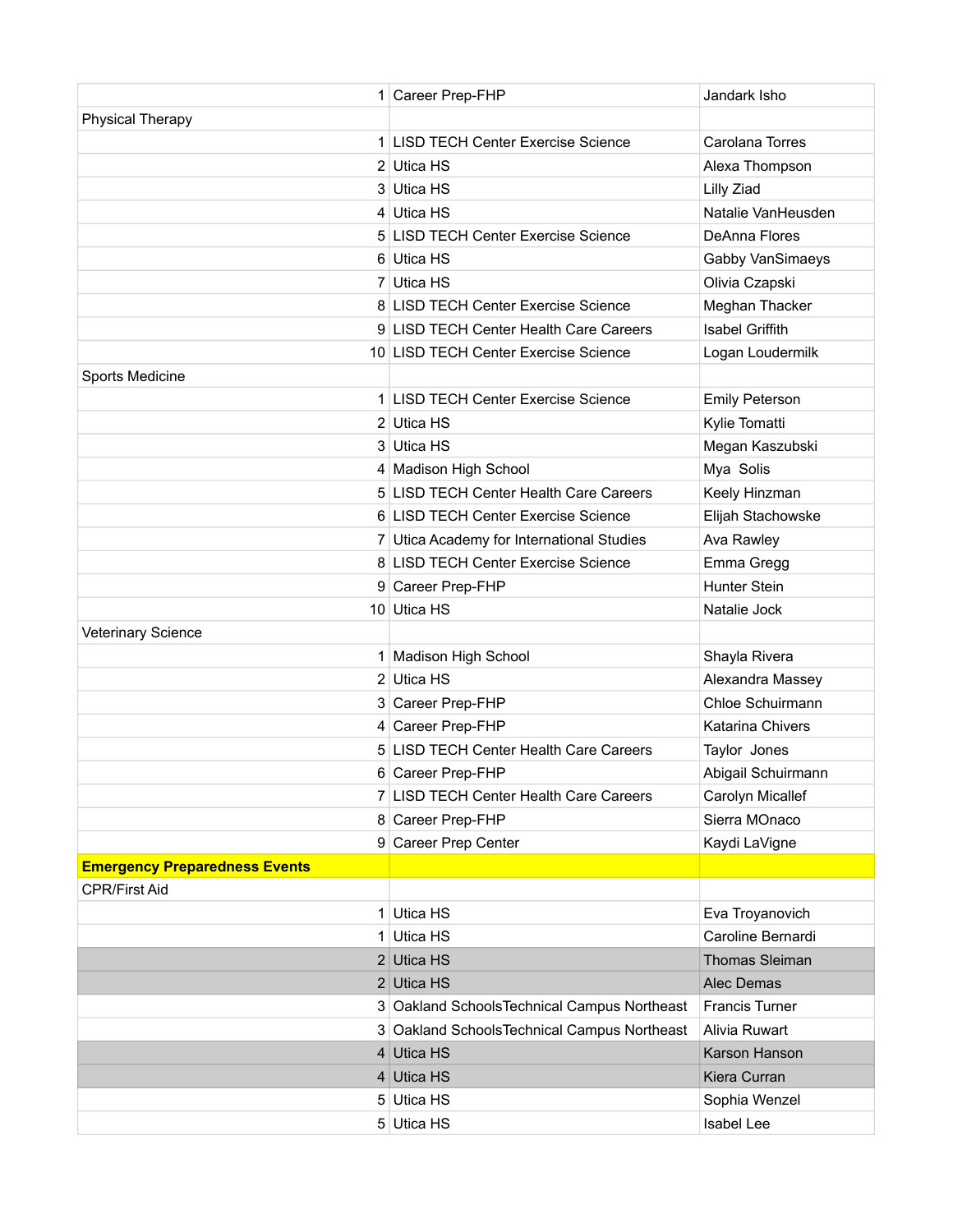|                                     | 6 Career Prep-FHP                            | <b>Alexis Miras</b>     |
|-------------------------------------|----------------------------------------------|-------------------------|
|                                     | 6 Career Prep-FHP                            | Kayla Caruso            |
|                                     | 7 Utica HS                                   | Sarah Mittag            |
|                                     | 7 Utica HS                                   | Chloe Zeolla            |
|                                     | 8 Career Prep-FHP                            | <b>Taylor Trost</b>     |
|                                     | 8 Career Prep-FHP                            | Ava Ruggirello          |
|                                     | 9 LISD TECH Center Exercise Science          | <b>Brayr Borton</b>     |
|                                     | 9 LISD TECH Center Exercise Science          | Alexander Oullette      |
| <b>Emergency Medical Technician</b> |                                              |                         |
|                                     | 1 LISD TECH Center EMT                       | <b>Natilie Morr</b>     |
|                                     | 1 LISD TECH Center EMT                       | Kylee Mierzejewski      |
|                                     | 2 LISD TECH Center EMT                       | Joshua Cushing          |
|                                     | 2 LISD TECH Center EMT                       | Thomas Cunningham       |
|                                     | 3 LISD TECH Center EMT                       | Kierstyn Justice        |
|                                     | 3 LISD TECH Center EMT                       | Rebekah Hays            |
|                                     | 4 LISD TECH Center EMT                       | <b>Swartz Pierce</b>    |
|                                     | 4 LISD TECH Center EMT                       | <b>Wyatt Cole</b>       |
|                                     | 5 LISD TECH Center EMT                       | <b>Madalyn Miller</b>   |
|                                     | 5 LISD TECH Center EMT                       | Aleigha Smith           |
|                                     | 6 LISD TECH Center EMT                       | Alice Trevino           |
|                                     | 6 LISD TECH Center EMT                       | Aliyah Newman           |
|                                     | 7 Oakland Schools Technical Campus Northeast | <b>Lillian Putman</b>   |
|                                     | 7 Oakland Schools Technical Campus Northeast | <b>Bailey Hallock</b>   |
|                                     | 8 LISD TECH Center EMT                       | Jose Barcenas           |
|                                     | 8 LISD TECH Center EMT                       | <b>Madison Westgate</b> |
|                                     | 9 Career Prep Center                         | Merna Baqa              |
|                                     | 9 Career Prep Center                         | Mahira Chowdhury        |
|                                     | 10 LISD TECH Center EMT                      | Gavin Oxender           |
|                                     | 10 LISD TECH Center EMT                      | <b>Andrew Urbanek</b>   |
| Epidemiology                        |                                              |                         |
|                                     | 1 Utica HS                                   | Olivia Thompson         |
|                                     | 2 Monroe High School                         | JerMariana Fall         |
|                                     | 3 Utica Academy for International Studies    | Claudia Perkowska       |
|                                     | 4 Utica HS                                   | Ethan Bratten           |
|                                     | 5 Utica HS                                   | Sofia Manzella          |
| Life Support Skills                 |                                              |                         |
|                                     | 1 Career Prep-FHP                            | <b>Tiana Gilbert</b>    |
|                                     | 2 Career Prep-FHP                            | Angela Szeremeta        |
|                                     | 3 Utica HS                                   | Ellen Clark             |
| <b>Public Health</b>                |                                              |                         |
|                                     | 1 Utica Academy for International Studies    | Jacob Opperman          |
|                                     | 1 Utica Academy for International Studies    | Lara Tinawi             |
|                                     | 1 Utica Academy for International Studies    | Rehma Saeed             |
|                                     | 1 Utica Academy for International Studies    | Peter Wathen            |
|                                     | 2 Okemos High School                         | David Shi               |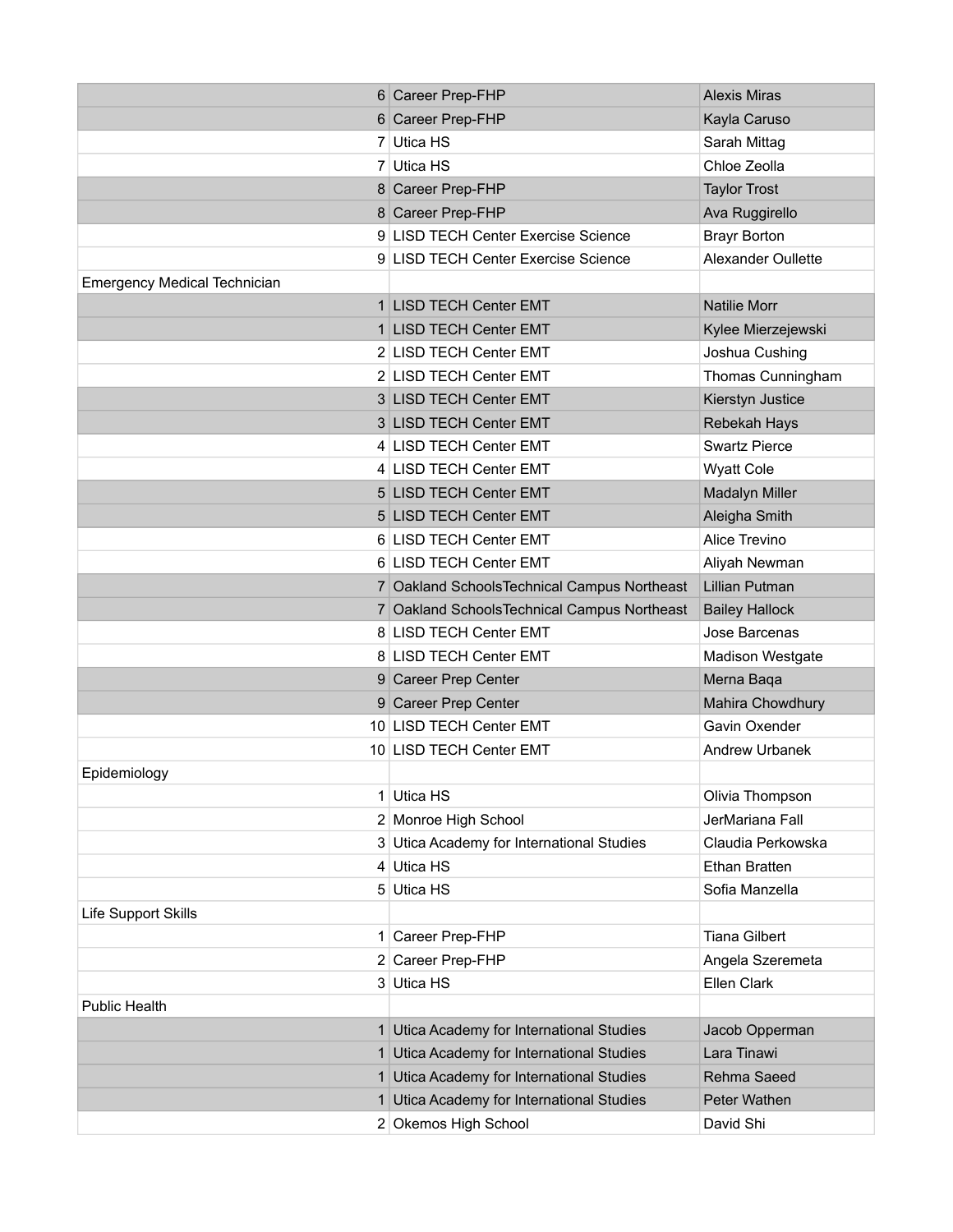|                                            | 2 Okemos High School                      | Sabin Russell            |
|--------------------------------------------|-------------------------------------------|--------------------------|
|                                            | 2 Okemos High School                      | Jinsoo Caleb Lee         |
| <b>Leadership Events</b>                   |                                           |                          |
| <b>Extemporaneous Writing</b>              |                                           |                          |
|                                            | 1 Bloomfield Hills High School HOSA       | Pooja Kannappan          |
|                                            | 2 North Farmington HS                     | Jasnoor Kaur             |
|                                            | 3 Utica Academy for International Studies | Olivia Belau             |
|                                            | 4 Utica HS                                | <b>Audrey Cetnar</b>     |
|                                            | 5 Madison High School                     | Caylan Sower             |
|                                            | 6 Utica HS                                | Zayna Agha               |
| Health Career Photography                  |                                           |                          |
|                                            | 1 Lisd Tech Center Dental Assisting       | Allie Anderson           |
| <b>Healthy Lifestyle</b>                   |                                           |                          |
|                                            | 1 LISD TECH Center Health Care Careers    | Abigail White            |
|                                            | 2 Bloomfield Hills High School HOSA       | Esha Varchasvi           |
| <b>Job Seeking Skills</b>                  |                                           |                          |
|                                            | 1 LISD TECH Center                        | K'le Garcia              |
|                                            | 2 Utica HS                                | Juliano Doda             |
|                                            | 3 Utica HS                                | Alaina Wasik             |
|                                            | 4 Lisd Tech Center Dental Assisting       | Kailin Willis            |
| <b>Prepared Speaking</b>                   |                                           |                          |
|                                            | 1 Lisd Tech Center Dental Assisting       | <b>Aniston Valentine</b> |
|                                            | 2 Lisd Tech Center Dental Assisting       | Abigail Griewahn         |
|                                            | 3 Utica HS                                | Angelique Korkis         |
|                                            | 4 Lisd Tech Center Dental Assisting       | Haley Whiteman           |
|                                            | 5 Lisd Tech Center Dental Assisting       | Lydia Meckley            |
|                                            | 6 LISD TECH Center Health Care Careers    | <b>Emily Maran</b>       |
| Researched Persuasive Writing and Speaking |                                           |                          |
|                                            | 1 North Farmington HS                     | Amina Atif               |
|                                            | 2 Madison High School                     | Makenna Horn             |
|                                            | 3 North Farmington HS                     | Mehar Khanna             |
|                                            | 4 LISD TECH Center                        | Prince Perez             |
| <b>Research Poster</b>                     |                                           |                          |
|                                            | 1 Lisd Tech Center Dental Assisting       | Bryn Brighton            |
|                                            | 2 Lisd Tech Center Dental Assisting       | <b>Madeline Hawkins</b>  |
|                                            | 3 Utica Academy for International Studies | Hana Arnautovic          |
|                                            | 4 Utica Academy for International Studies | Maria Bugnar             |
|                                            | 5 Lapeer Ed. Tech                         | billie johnson           |
| <b>Teamwork Events</b>                     |                                           |                          |
| <b>Biomedical Debate</b>                   |                                           |                          |
|                                            | 1 Utica Academy for International Studies | Rosary Dawood            |
|                                            | 1 Utica Academy for International Studies | Fadi Jani                |
|                                            | 1 Utica Academy for International Studies | Kyle Krikor              |
| 1 <sup>1</sup>                             | Utica Academy for International Studies   | Jacob Jobraeel           |
|                                            | 2 Utica Academy for International Studies | Mariano Mansoor          |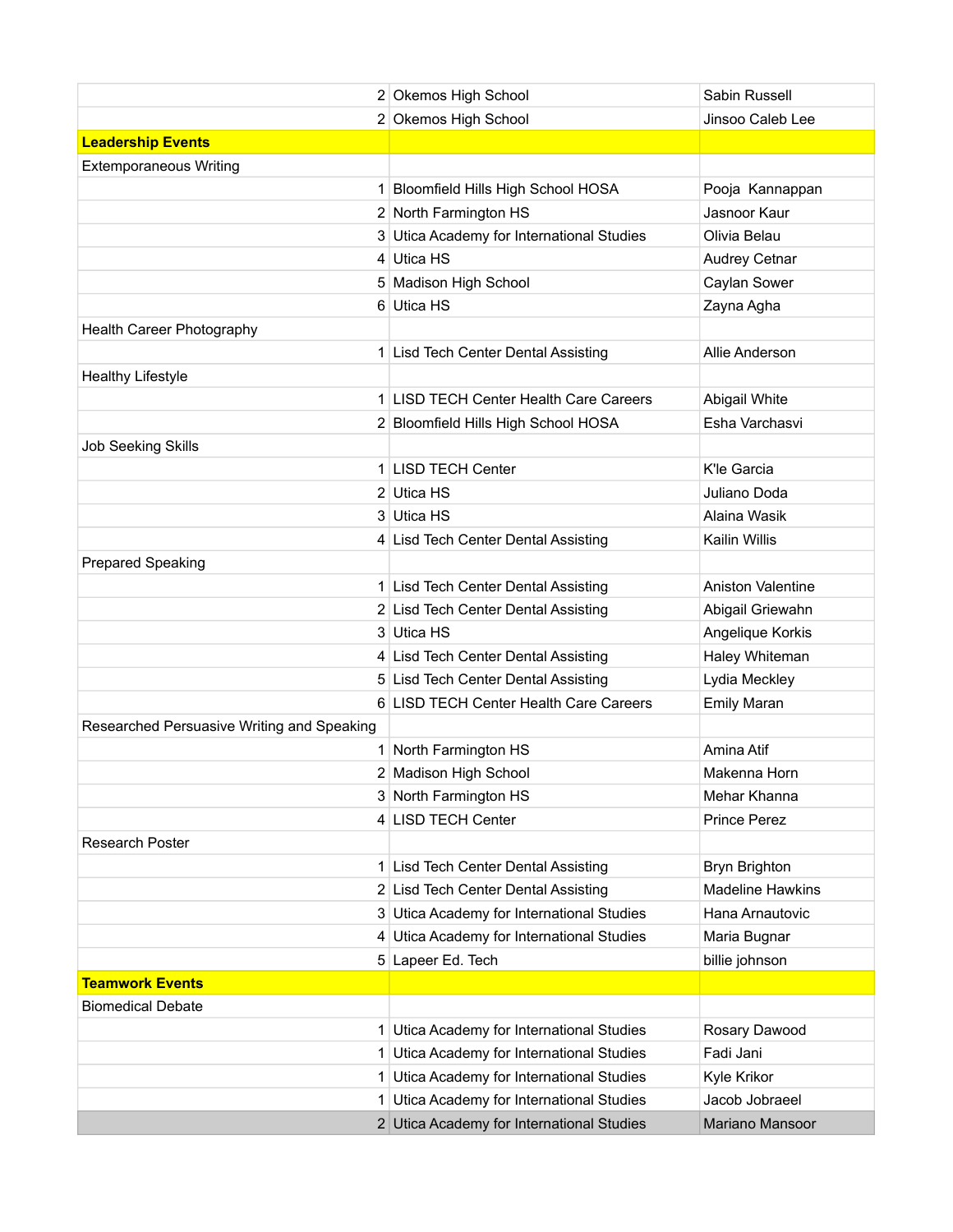|                              | 2 Utica Academy for International Studies | <b>Isaiah Thomas</b> |
|------------------------------|-------------------------------------------|----------------------|
|                              | 2 Utica Academy for International Studies | <b>Jules Shaman</b>  |
|                              | 2 Utica Academy for International Studies | Skyler Shaman        |
| <b>Community Awareness</b>   |                                           |                      |
|                              | 1 Bloomfield Hills High School HOSA       | Karishma Shah        |
|                              | 1 Bloomfield Hills High School HOSA       | Kanon Nishijima      |
|                              | 2 Lisd Tech Center Dental Assisting       | <b>Elie Clark</b>    |
|                              | 2 Lisd Tech Center Dental Assisting       | <b>Bailey Potts</b>  |
| Forensic Science             |                                           |                      |
|                              | 1 Utica Academy for International Studies | Zena Alnaama         |
|                              | 1 Utica Academy for International Studies | David Joseph         |
|                              | 2 North Farmington HS                     | <b>Jack Poirier</b>  |
|                              | 2 North Farmington HS                     | <b>Dylan Dinkins</b> |
|                              | 3 Utica HS                                | Chloe Larson         |
|                              | 3 Utica HS                                | Madalyn Sesi         |
|                              | 4 Madison High School                     | Alauna Coleman       |
|                              | 4 Madison High School                     | Melena Amador        |
|                              | 5 North Farmington HS                     | James Dallison       |
|                              | 5 North Farmington HS                     | Ramya Ramkumar       |
|                              | 6 Utica HS                                | Zoey Elrod           |
|                              | 6 Utica HS                                | Kinsey Heersma       |
|                              | 7 Madison High School                     | Anessa Cantu         |
|                              | 7 Madison High School                     | Lillian Wager        |
| <b>Health Career Display</b> |                                           |                      |
|                              | 1 Lisd Tech Center Dental Assisting       | Amanda Vonlinsowe    |
|                              | 1 Lisd Tech Center Dental Assisting       | <b>Allie Barrett</b> |
|                              | 2 LISD TECH Center Nursing Prep           | Kylie Summer         |
|                              | 2 LISD TECH Center Nursing Prep           | Janae Good           |
|                              | 3 Madison High School                     | Tatum Wilson         |
|                              | 3 Madison High School                     | Macy Dye             |
|                              | 4 Utica HS                                | Amanda Pesola        |
|                              | 4 Utica HS                                | <b>Rylie Sidney</b>  |
|                              | 5 North Farmington HS                     | Shobhna Sahoo        |
|                              | 5 North Farmington HS                     | Jayna Shah           |
|                              | 6 Madison High School                     | Delaney Dopp         |
|                              | 6 Madison High School                     | Emma Kozumplik       |
|                              | 7 Madison High School                     | <b>Sydney Lewis</b>  |
|                              | 7 Madison High School                     | Emily Murry          |
|                              | 8 Career Prep Center                      | Janna Yono           |
|                              | 8 Career Prep Center                      | Veronica Razooky     |
|                              | 9 Utica HS                                | Samantha Jarbo       |
|                              | 9 Utica HS                                | Robina Dawod         |
|                              | 10 Lisd Tech Center Dental Assisting      | Madison Kasch        |
|                              | 10 Lisd Tech Center Dental Assisting      | <b>Madison Stone</b> |
| <b>Health Education</b>      |                                           |                      |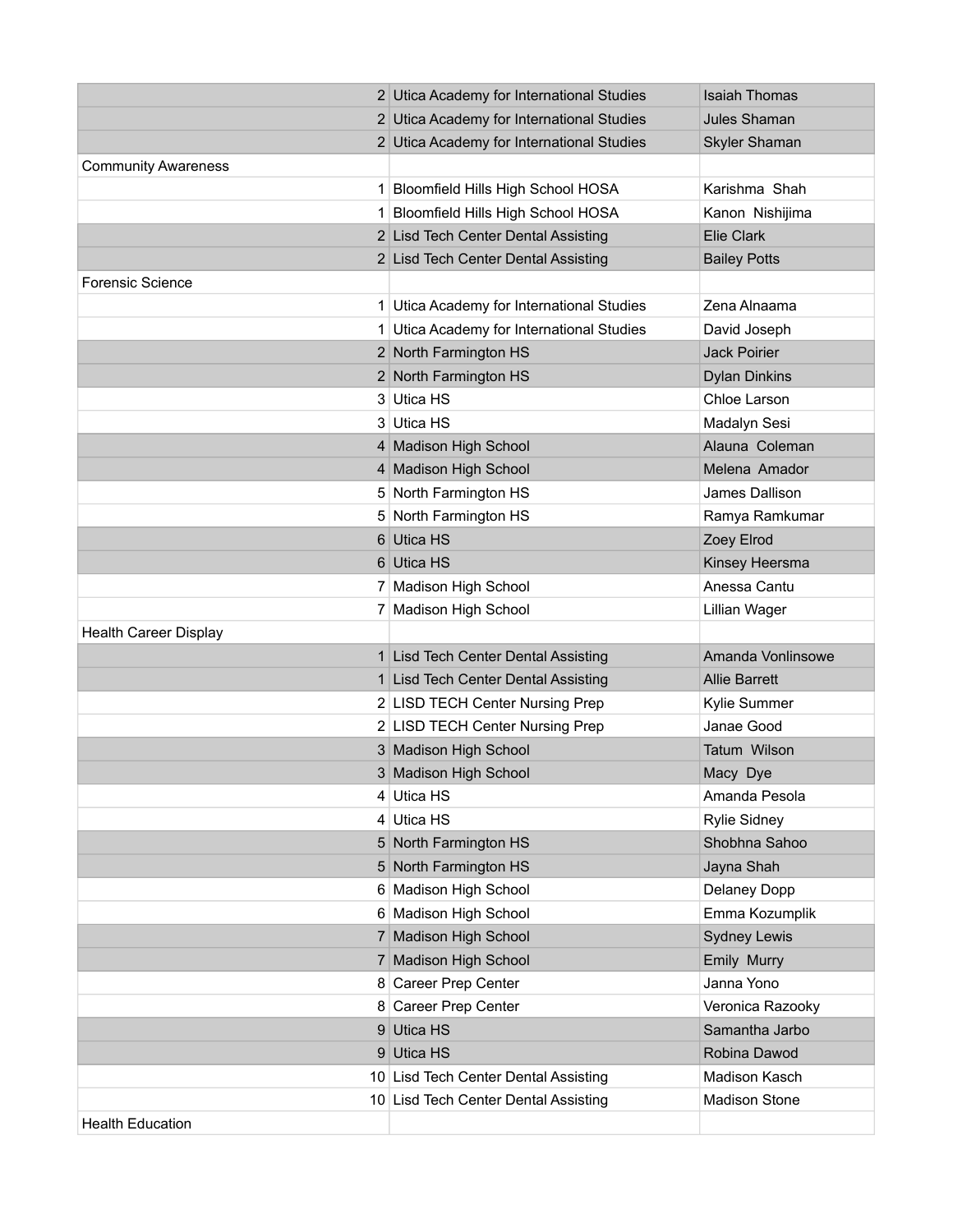|                                    | 1 Utica HS                                | Elizabeth Kozen        |
|------------------------------------|-------------------------------------------|------------------------|
|                                    | 1 Utica HS                                | Kristina Buck          |
|                                    | 2 Lisd Tech Center Dental Assisting       | Marianna Marogi        |
|                                    | 2 Lisd Tech Center Dental Assisting       | <b>Emily Kidd</b>      |
| <b>HOSA Bowl</b>                   |                                           |                        |
|                                    | 1 North Farmington HS                     | Ilakiya Rajaguru       |
|                                    | 1 North Farmington HS                     | Muqit Essani           |
|                                    | 1 North Farmington HS                     | <b>Nikhil Sheth</b>    |
|                                    | 1 North Farmington HS                     | Jason Siskosky         |
|                                    | 2 Utica HS                                | Fady Buni              |
|                                    | 2 Utica HS                                | Zackariyah Awkal       |
|                                    | 2 Utica HS                                | David Sanchez          |
|                                    | 2 Utica HS                                | Aiden Kochanowski      |
|                                    | 3 Career Prep-FHP                         | <b>Yuying Ruan</b>     |
|                                    | 3 Career Prep-FHP                         | Zachary Stein          |
|                                    | 3 Career Prep-FHP                         | Idalia Shadhaya        |
|                                    | 3 Career Prep-FHP                         | Michelle Brown         |
|                                    | 4 Madison High School                     | Zoey Mosher            |
|                                    | 4 Madison High School                     | Veronica Flores        |
|                                    | 4 Madison High School                     | Gabrielle Whiteley     |
|                                    | 4 Madison High School                     | <b>Jamairah Powers</b> |
|                                    | 5 LISD TECH Center Health Care Careers    | Mackenzi Fox           |
|                                    | 5 LISD TECH Center Health Care Careers    | Alexis Yeider          |
|                                    | 5 LISD TECH Center Health Care Careers    | Lexi Downs             |
|                                    | 5 LISD TECH Center Health Care Careers    | Shantzee Henderson     |
|                                    | 6 LISD TECH Center Exercise Science       | Sean Collins-Deleon    |
|                                    | 6 LISD TECH Center Exercise Science       | <b>Ty Cantrell</b>     |
|                                    | 6 LISD TECH Center Exercise Science       | Daxtin Johnson         |
|                                    | 6 LISD TECH Center Exercise Science       | Haydn Stover           |
| Medical Innovation                 |                                           |                        |
|                                    | 1 North Farmington HS                     | <b>Vivek Chava</b>     |
|                                    | 1 North Farmington HS                     | Samarth Punjala        |
|                                    | 1 North Farmington HS                     | Surya Pugazhendhi      |
|                                    | 1 North Farmington HS                     | Anirudh Bommanaveni    |
| <b>Public Service Announcement</b> |                                           |                        |
| 1                                  | Utica Academy for International Studies   | Christeen Mangalathet  |
|                                    | 1 Utica Academy for International Studies | Sonali Pawa            |
| 1                                  | Utica Academy for International Studies   | Priya Chahil           |
|                                    | 1 Utica Academy for International Studies | Saamia Hasan           |
| 1.                                 | Utica Academy for International Studies   | Patrick Tohme          |
| 1                                  | Utica Academy for International Studies   | Ravleen Gill           |
|                                    | 2 Lapeer Ed. Tech                         | Alexandria Simpson     |
|                                    | 2 Lapeer Ed. Tech                         | <b>Taylor Seger</b>    |
|                                    | 2 Lapeer Ed. Tech                         | Brianna Schmidt        |
|                                    | 2 Lapeer Ed. Tech                         | Kimberley Nelson       |